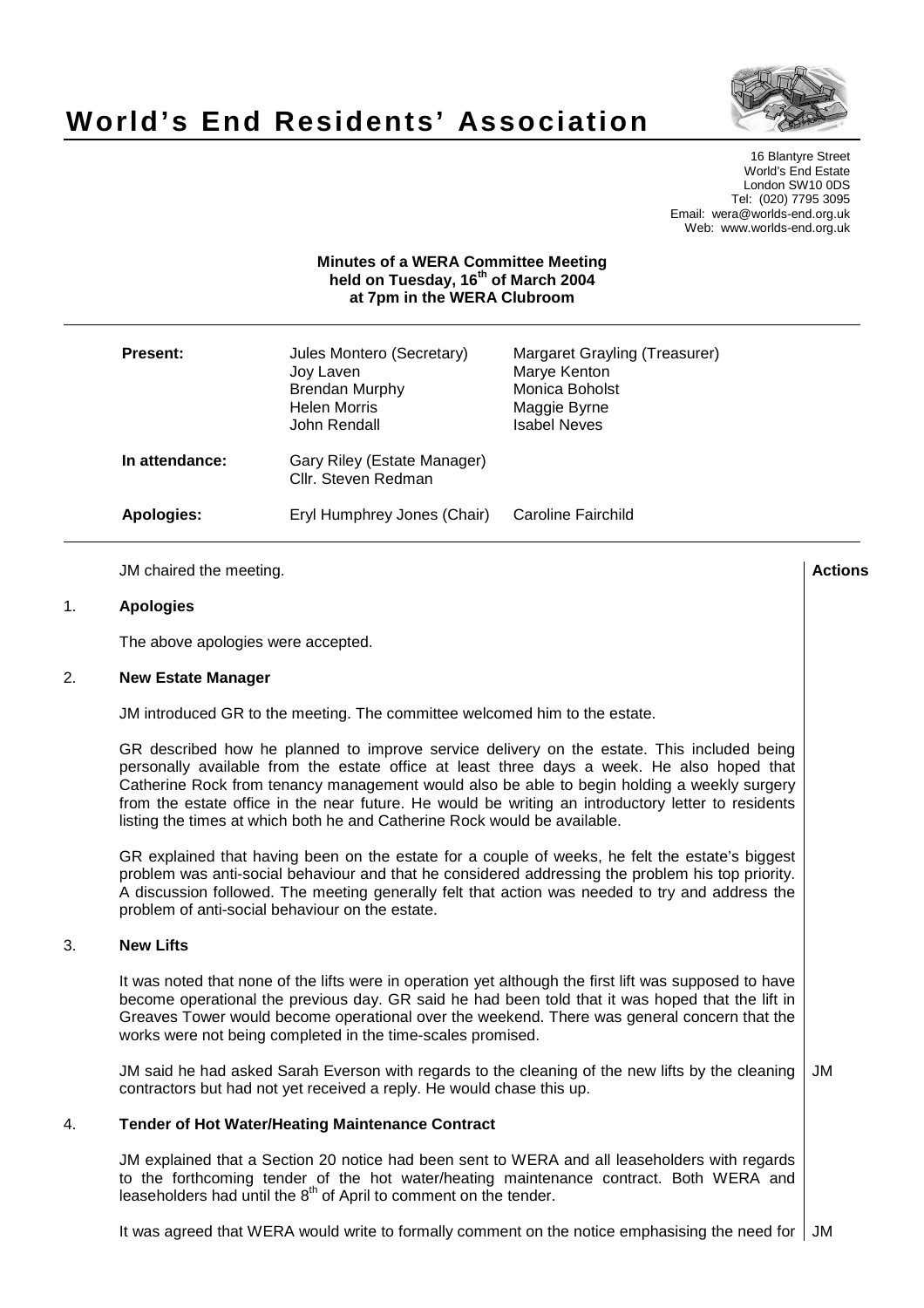a competent contractor with a proven track record to be appointed. WERA would recommend the appointment of the current contractor (S&F) if permitted to do so. All leaseholders on the committee were asked to comment individually.

# 5. **Special Meeting with Gordon Perry**

Gordon Perry had agreed to attend a WERA meeting on Monday, 5 April at 7pm. JM asked all committee members to propose items for discussion which he would forward to Mr. Perry in advance of the meeting and also allow him to draft an agenda for the meeting. JM

The following items were noted:

Contract repairs, maintenance and cleaning.

- Acceptable standards of work & performance monitoring.
- Upcoming tender of maintenance & repairs contract (currently with EPS).
- Preventative maintenance programmes.
- "Caretaker-handymen".

#### Estate office.

- Providing a fully functional estate office.
- Role of the estate office/staff in monitoring contract repairs.
- Provision of customer services via the estate office.

#### Lifts.

- Maintenance of existing lifts.
- Progress of the lift replacement programme.

#### Security.

- Effectiveness of the current security system.
- Security patrols.
- Progress of the security (major works) project.

# 6. **WERA Newsletter / Membership Drive**

JM said a WERA newsletter was due. It was suggested that it contain information about the following items:

- The times at which GR would be available at the estate office.
- Catherine Rock's surgery times.
- Information about the new beat officer, PC Haruna, and the Police Surgeries on the estate.
- Information about the new PCSOs in Cremorne Ward. It was hoped that Inspector Kezos might supply some text for the newsletter in this regard.
- Progress of the various major works.
- Notice of a WERA open meeting in mid/late April.

JM stated that the TMO appeared to be auditing its resident associations. As a result he felt that it was essential that WERA carry out a membership drive soon. The newsletter would contain a membership renewal form. However he suspected that it would most probably prove necessary to carry out a "proper" membership drive afterwards.

GR then left the meeting.

#### 7. **WEMO Report**

JM told the meeting that RBK&C had formally rejected the Development Report. WEMO had subsequently held a meeting with the ODPM and an Open Meeting with residents. JM explained that the Council now had to refer the matters it disputed in the Development Report to arbitration and that the ODPM had confirmed this to be the case.

JM explained that following the open meeting WEMO was investigating the possibility of following the example of the Lancaster West EMB. To that end he was trying to arrange a visit to the Lancaster West EMB for members of the WEMO board.

JM confirmed that both the ODPM and the Council were still funding the WEMO development.